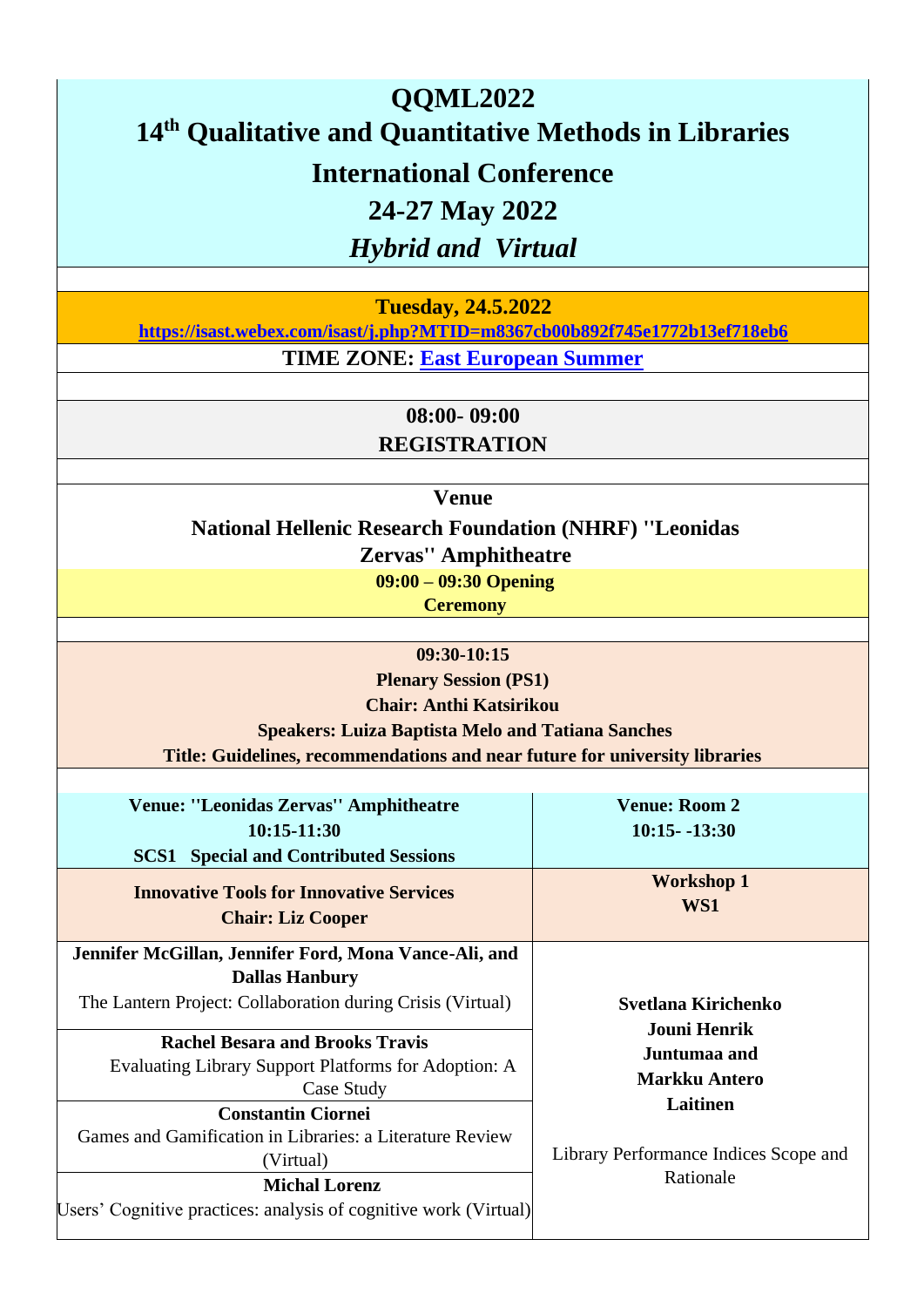#### **11:30-12:00 Coffee break**

# **Venue: ''Leonidas Zervas'' Amphitheatre**

**12:00-13:15** 

**SCS2 Special and Contributed Sessions**

**Innovative synergies and collaborations Chair:** 

**Antonis Mourikis** 

**Jennifer Wilhelm**

A most welcoming pair - How academic/public library collaborations can be leveraged to decrease library anxiety

**Magda Costa and Ana Novo** 

Learning with the School Library: multi-literacies and collaboration (Virtual)

**Christos Skoutas** 

New technologies for libraries: How Covid-19 and remote access to online content highlighted the need for libraries to adopt federated authentication technologies

**Miriam Charmigrace Q. Salcedo, Jessie Rose M. Bagunu and Rhea Rowena U. Apolinario**  Connections Matter: Personal Learning Network amidst the Pandemic (Virtual)

**13:15-14:30 Lunch**

**14:30-15:15** 

**Plenary Session (PS2)** 

**Chair: Markku Antero Laitinen** 

**Speaker:Liisa Savolainen** 

**Title: Do we know the future – how can we prepare for the future** (Virtual)

**15:15-16:45** 

**SCS3 Special and Contributed Sessions**

**Library and Information Science Assessment** 

**Chair: Liz Cooper**

**Aleksandra Pikić Jugovi** 

Development of a system for the performance measurement of Croatian libraries

#### **Petra Düren and Ane Landøy**

Analysing and Comparing Strategies of Public and Academic Libraries regarding their Period, their Vision and Mission as well as Values and Strategic programs (Virtual)

> **Svetlana Kirichenko, Jouni Henrik Juntumaa and Markku Antero Laitinen** Library Performance Index (ILP): Multi-Factor Library Performance Evaluation

**Karen N. Reed, Karen F. Kaufmann, Brittany Kester, Lindley Homol and Camielle Crampsie**  A Survey of Online Librarianship Roles Pre- and Post-Pandemic **(virtual)**

**Marc Almond J. Valleza and Rhea Rowena U. Apolinario** 

An Assessment of the Effectiveness of Social Media as a Platform in Library Promotion of the UP School of Library and Information Studies (Virtual)

**16:45-17:15** 

**Coffee Break**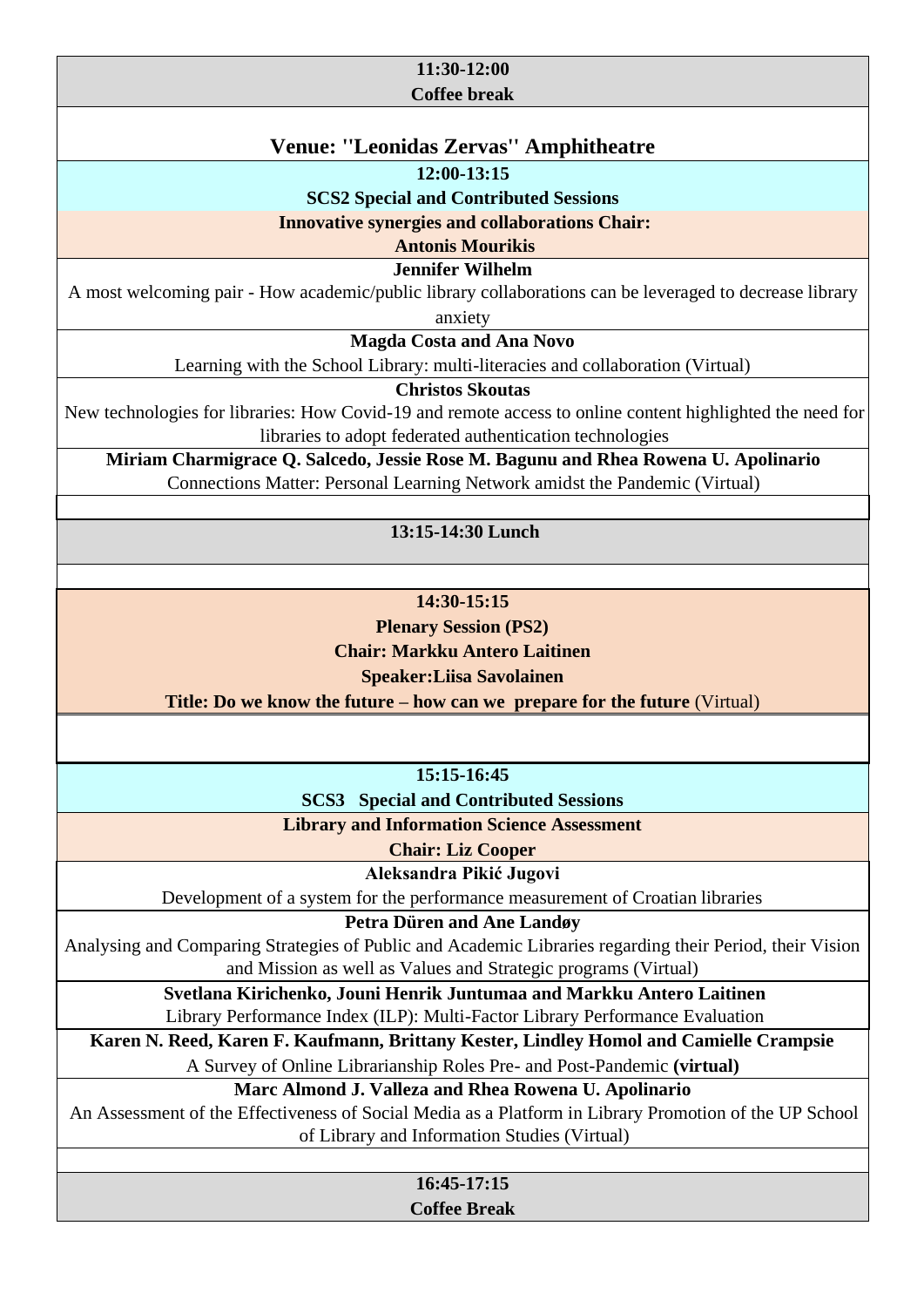| <b>SCS4</b> Special and Contributed Sessions                                                                  |  |
|---------------------------------------------------------------------------------------------------------------|--|
| 17:15-18:15                                                                                                   |  |
| <b>Information and Media literacy</b>                                                                         |  |
| <b>Chair: Jurgita Rudžionienė</b>                                                                             |  |
|                                                                                                               |  |
| <b>Yusuke Ishimura and Megan Fitzgibbons</b>                                                                  |  |
| Information literacy transformations: Using a web-based tool to facilitate and capture collaborative learning |  |
| in a semester-long course (Virtual)                                                                           |  |
| Alenka Kavčič Čolić and Milena Bon (Virtual) (Virtual)                                                        |  |
| Financial literacy courses for library end-users: experiences of FINLIT project                               |  |
| Marian Ramos-Eclevia, Mennie Ruth A. Viray and Donna Lyn G. Labangon                                          |  |
| Student Engagement and Information Literacy: A Case Study of Gamifying Information Literacy                   |  |
| Campaign                                                                                                      |  |

**End of the 1st Day**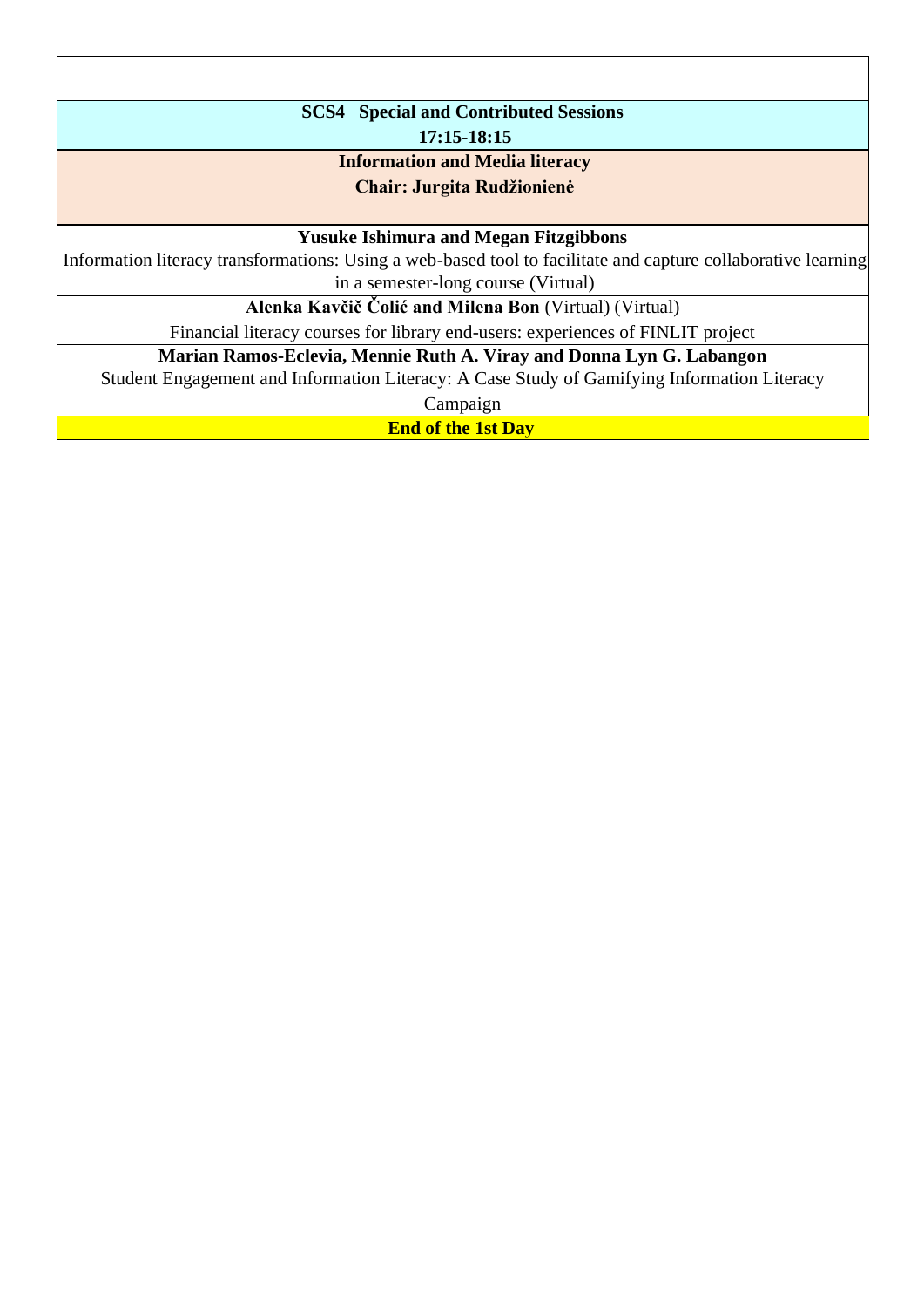| QQML2022<br>14th Qualitative and Quantitative Methods in Libraries International<br>Conference 24-27 May 2022<br><b>Hybrid and Virtual</b> |                                |  |
|--------------------------------------------------------------------------------------------------------------------------------------------|--------------------------------|--|
| <b>Wednesday, 25.5.2022</b>                                                                                                                |                                |  |
| https://isast.webex.com/isast/j.php?MTID=m65e3c1459530c688f6f720878062d446                                                                 |                                |  |
| <b>TIME ZONE: East European Summer</b>                                                                                                     |                                |  |
| 08:30-09:00 Registration                                                                                                                   |                                |  |
| <b>Venue</b>                                                                                                                               |                                |  |
| <b>National Hellenic Research Foundation (NHRF) "Leonidas</b><br>Zervas" amphitheatre                                                      |                                |  |
| "Leonidas Zervas" Amphitheatre                                                                                                             | Room 2                         |  |
| 09:00-10:30                                                                                                                                | $09:00 - 13:15$                |  |
| <b>SCS5 Special and Contributed Sessions</b>                                                                                               |                                |  |
| <b>Change Patterns: Academic Libraries Chair:</b>                                                                                          | <b>Workshop 2</b>              |  |
| Petruša Miholič                                                                                                                            | WS <sub>2</sub>                |  |
| <b>Jennifer Elaine Steele</b>                                                                                                              |                                |  |
| The Role of the American Academic Librarian in Online Courses                                                                              |                                |  |
| (Virtual)                                                                                                                                  | <b>Liz Cooper</b>              |  |
| <b>Tatiana Sanches</b><br>Digital fluency and ethical use of information: the role of higher education                                     | What does a good day at work   |  |
| librarians                                                                                                                                 | look like? Finding joy, making |  |
| Petruša Miholič                                                                                                                            | the most of the workday, and   |  |
| Assessment of the Slovenian Public University Library with Quantitate                                                                      | contributing to a positive     |  |
| Indicators                                                                                                                                 | organizational culture         |  |
| <b>Federica Signoriello and Alpigiano Carlotta</b>                                                                                         |                                |  |
| Communicating the value of the research library: the EUI Library strategy                                                                  |                                |  |
|                                                                                                                                            |                                |  |
| <b>Stephen Bales</b>                                                                                                                       |                                |  |
| Ziggurat -Poetic Representation of Research in Modern Academic Libraries,<br>Religious Symbolism, and Ideology                             |                                |  |
| "Leonidas Zervas" Amphitheatre                                                                                                             |                                |  |
| 10:30-11:15                                                                                                                                |                                |  |
| <b>Plenary Session (PS3) Chair:</b>                                                                                                        |                                |  |
| <b>Alpigiano Carlotta</b>                                                                                                                  |                                |  |
| <b>Speaker: Milena Dobreva</b>                                                                                                             |                                |  |
| Title: Libraries today: from third places to data spaces                                                                                   |                                |  |
|                                                                                                                                            |                                |  |
| 11:15 - 11:45                                                                                                                              |                                |  |
| <b>Coffee Break</b>                                                                                                                        |                                |  |
|                                                                                                                                            |                                |  |

٦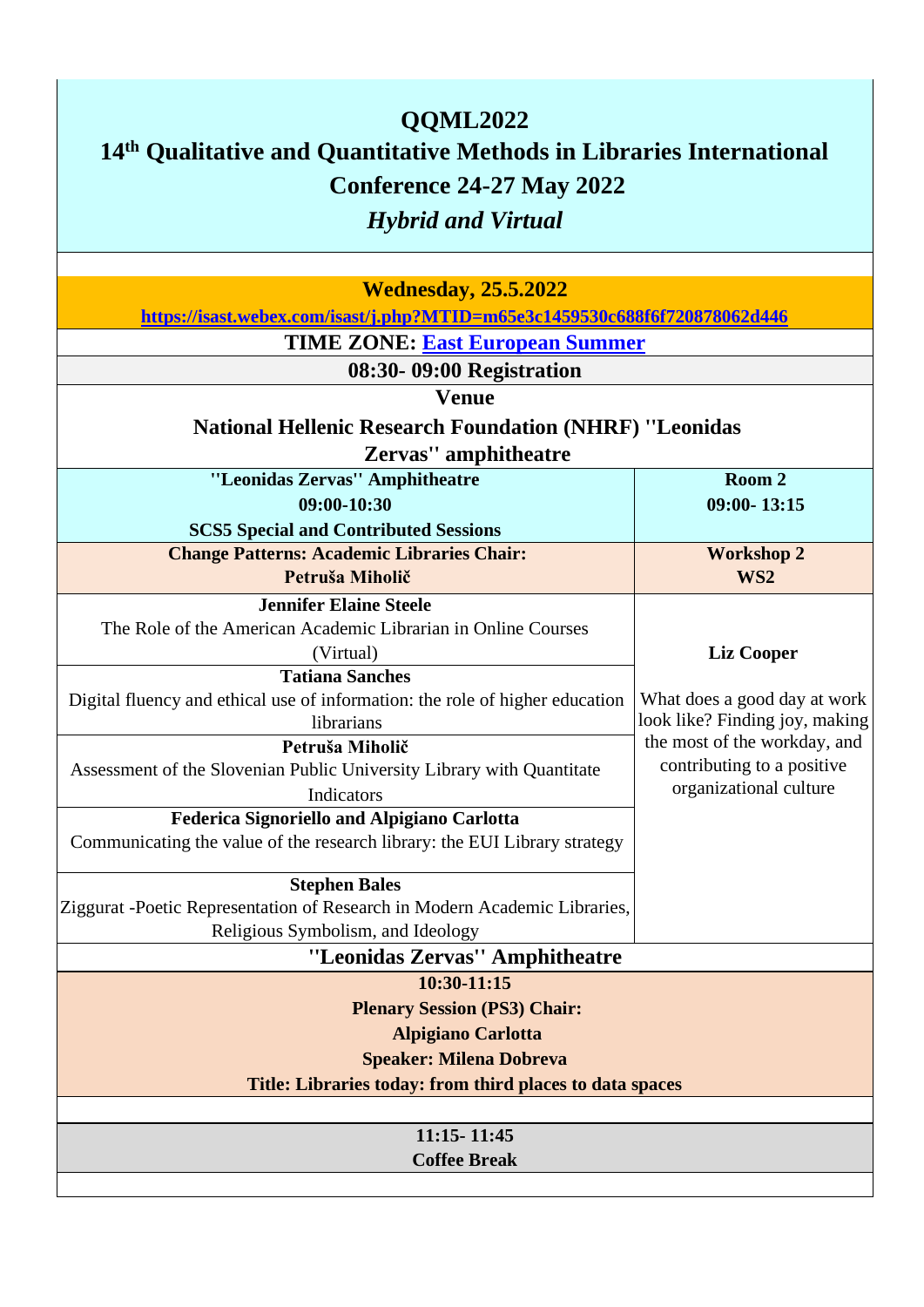#### **11:45-13:00**

#### **SCS6 Special and Contributed Sessions**

#### **Tracing the Digital Future of the Library and Information Science**

**Chair: Stephanie Beene** 

#### **Jurgita Rudžionienė**

Digital Cultures: Competence, Inequalities and Communities

#### **Luiza Baptista Melo and Tatiana Sanches**

Institutional repositories and increased usability in times of a pandemic: true image or mirage?

**Amed Demirhan** 

The digitalization process of Kurdish Heritage Institute in Slemani, Kurdistan Federal Region – Iraq

**Heather L. Coates, Rachel Hinrichs, M. Sara Lowe and Sean M. Stone** 

Preliminary Results - Researching the Research to Transform Library and Information Science Literature

#### **13:00-13:45**

**Plenary Session (PS4)** 

**Chair: Jurgita Rudžionienė** 

**Speakers: Stephanie Beene and Katie Greer** 

**Title: Librarians in an Information Disordered Society: Where are we now, and where are we going?**

**13:45- 14:45 Lunch** 

**14:45-16:00** 

**SCS7 Special and Contributed Sessions** 

**Special Session** 

**Communication and Access to Healthcare Information** (Virtual) *Chair:* 

**Octavia-Luciana Madge** 

**Ari Haasio & Elisa Kannasto**

Sharing mental health peer information and peer support in online discussion groups

**Octavia-Luciana Madge** 

Health Information-Seeking Behaviour among Cancer Patients in Romania

**Beatrice Claudia Cioba** 

Healthcare communication and education campaigns theoretical fundamentals and implementation

strategies

**Ioana Alexandra Răduca** 

Public information in health crisis situations on Facebook. COVID-19 in Romania and New Zealand

**16:00- 16:30** 

**Coffee Break** 

**16:30-17:45** 

**SCS8 Special and Contributed Sessions** 

**Special Session** 

**Developing new and innovative collaborations: Four U.S. Academic Research Libraries** (Virtual)

**Chair: Leo Lo** 

**Leo Lo**

Assessing Financial Burden of Textbooks on Students in New Mexico, USA - A Statewide Collaboration

**Erica England**

Escaping the Mundane: Using Escape Rooms to Teach and Assess First-Year Students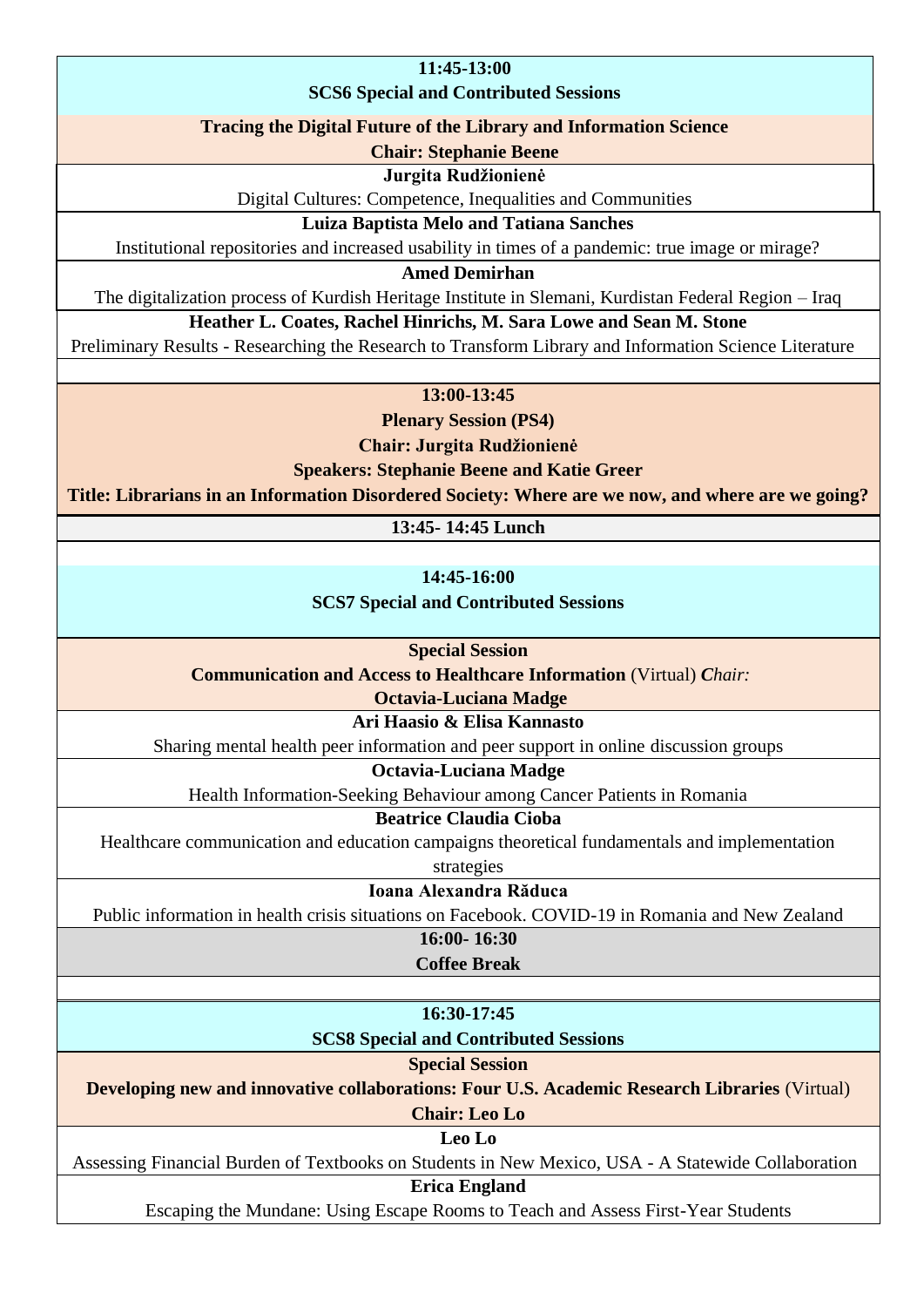| <b>Nicole Buehler and Jason Coleman</b>                                                                  |  |
|----------------------------------------------------------------------------------------------------------|--|
| Promoting student success through K-State Libraries Resource Link                                        |  |
| Melissa Mallon                                                                                           |  |
| Cross-Campus Collaborations to Support the Holistic Undergraduate Experience at Vanderbilt University    |  |
| <b>Conference Foyer</b>                                                                                  |  |
| 17:45-18:15                                                                                              |  |
| <b>Poster Session</b>                                                                                    |  |
| Lucy Amez Estimating Open Access expenditures to support contract negotiations with publishers: the case |  |
| of Flemish Universities                                                                                  |  |
| Breza Salamon-Cindori Special Libraries in Croatia: between Past and Future                              |  |
| Aleksandar Jerkov, Vasilije Milnovic, Aleksandra Trtovac, Marija Bulatovic, Vera Petrovic, and           |  |
| Jelena Smailagic                                                                                         |  |
| Digital cultural heritage in open access in the University Library "Svetozar Markovic"                   |  |
| End of the 2 <sup>nd</sup> Day                                                                           |  |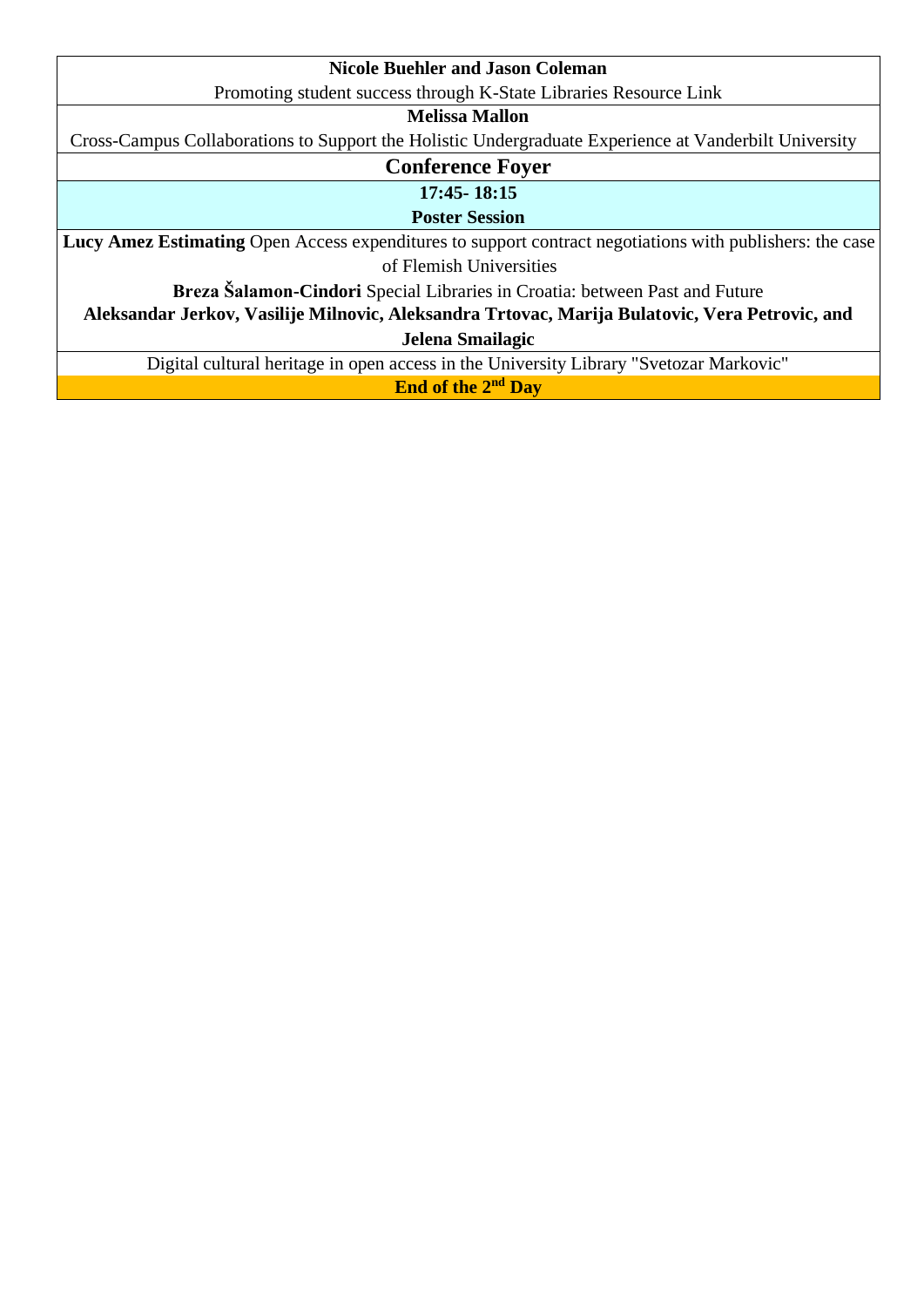# **QQML2022 14th Qualitative and Quantitative Methods in Libraries International Conference 24-27 May 2022**  *Hybrid and Virtual*

**Thursday, 26.5.2022** 

**<https://isast.webex.com/isast/j.php?MTID=m8262927990ff132dc66993784f34c79c>**

**TIME ZONE: [East European Summer](https://www.timeanddate.com/time/zones/cest)**

**08:30- 09:00** 

**Registration** 

**Venue** 

**National Hellenic Research Foundation (NHRF) Room: ''Leonidas Zervas'' Amphitheatre** 

**09:00-10:30** 

**SCS9 Special and Contributed Sessions**

**Library Services to Research and Education** 

**Chair: Markku Antero Laitinen** 

#### **Qiang Jin**

HathiTrust Digital Library: providing open access to users around the world (Virtual)

**Liz Cooper**

Creating library services to support qualitative data researchers

**Annette Bochenek** 

Affectively Accessing our Past: The Use of Film and Primary Resource Research Methods in

Undergraduate Teaching

**Simona Tabacaru, Thomas Halling, Susan Goodwin and Elizabeth German**  Democratizing Collection Development Methods at a Large Research Library: Empowering

Users in Resource Decisions

**Utetleyeva Zhazira** 

Information needs and sources in everyday life information seeking of international postgraduate students (Virtual)

> **10:30-11:00 Coffee Break**

**11:00-12:30**

**SCS10 Special and Contributed Sessions**

**New ICTs and their influence on everyday life of libraries** 

**Chair: Katie Greer** 

**Olívia Pestana** 

Virtual archives: on how to work with diverse authority control procedures (Virtual)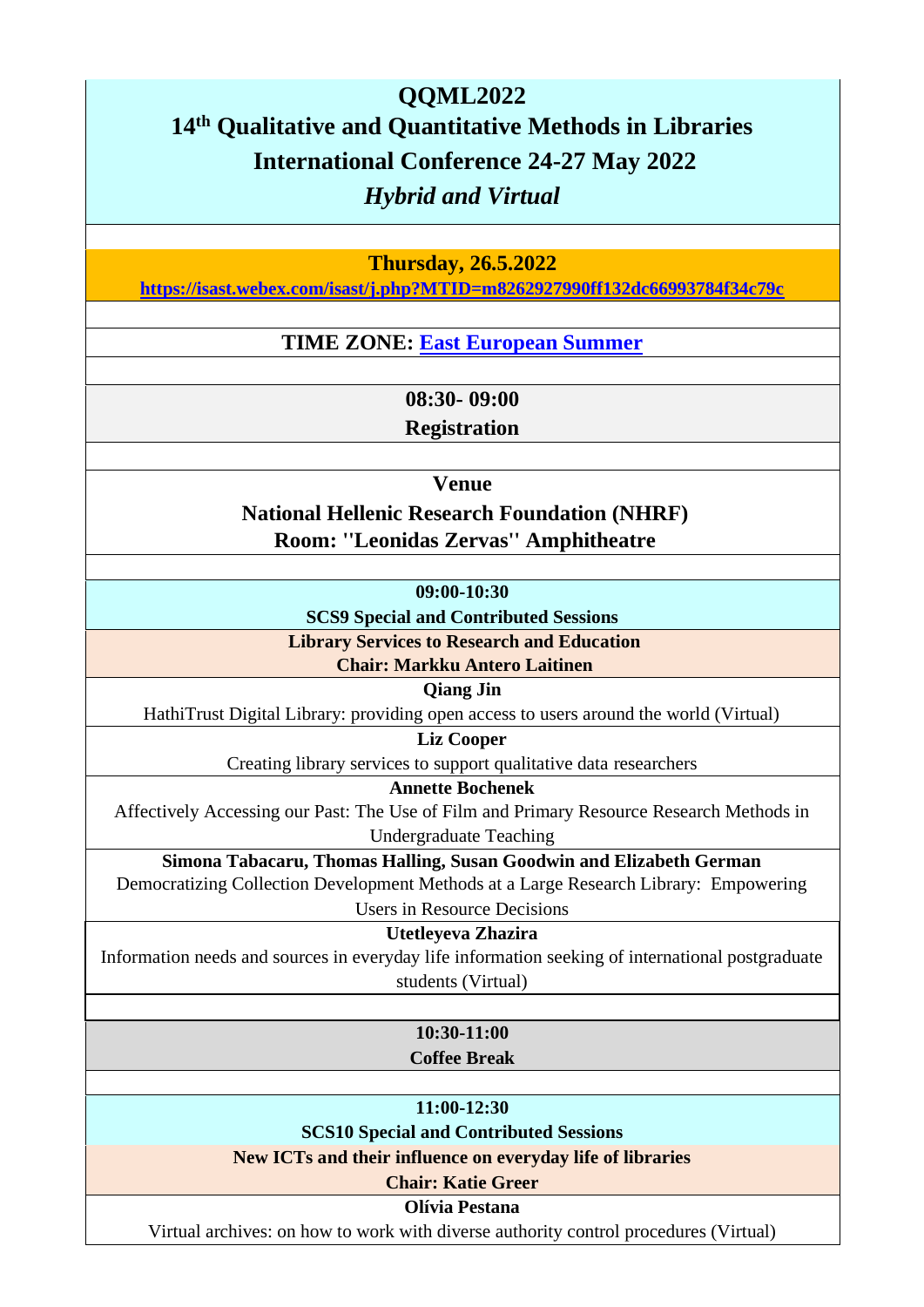#### **Andreas Marquet and Annabel Walz**

Best of Both Worlds – Designated Communities as a model for planning combined access to library and archival resources

#### **Maha Kumaran, Cecile Farnum, Aditi Gupta, Lisa Levesque & Darcia Roache**

From the margins: How marginalized students navigate the academy during the COVID-19 pandemic and academic library policy implications: Preliminary results from three Canadian universities

**Angela Repanovici, Ane Landoy and Mihai Barsan** 

Scientometric analysis of 3D-printing in libraries, and implications for copyright (Virtual)

#### **Robert Stalone Buwule, Eliz Nassali State and Edward Mukiibi**

Research Publications Productivity at Kyambogo University

from 2003 to 2020

**12:30-13:45**

**Plenary Session (PS5) Chair: Antonios Mourikis** 

**Speaker: Giuseppe Vitiello** 

**Title: Libraries: Agoratheques of the 21st century** (Virtual)

**13:45- 14:45 Lunch** 

**14:45 Half day excursion** 

**19:00 Dinner** 

**End of the 3rd Day**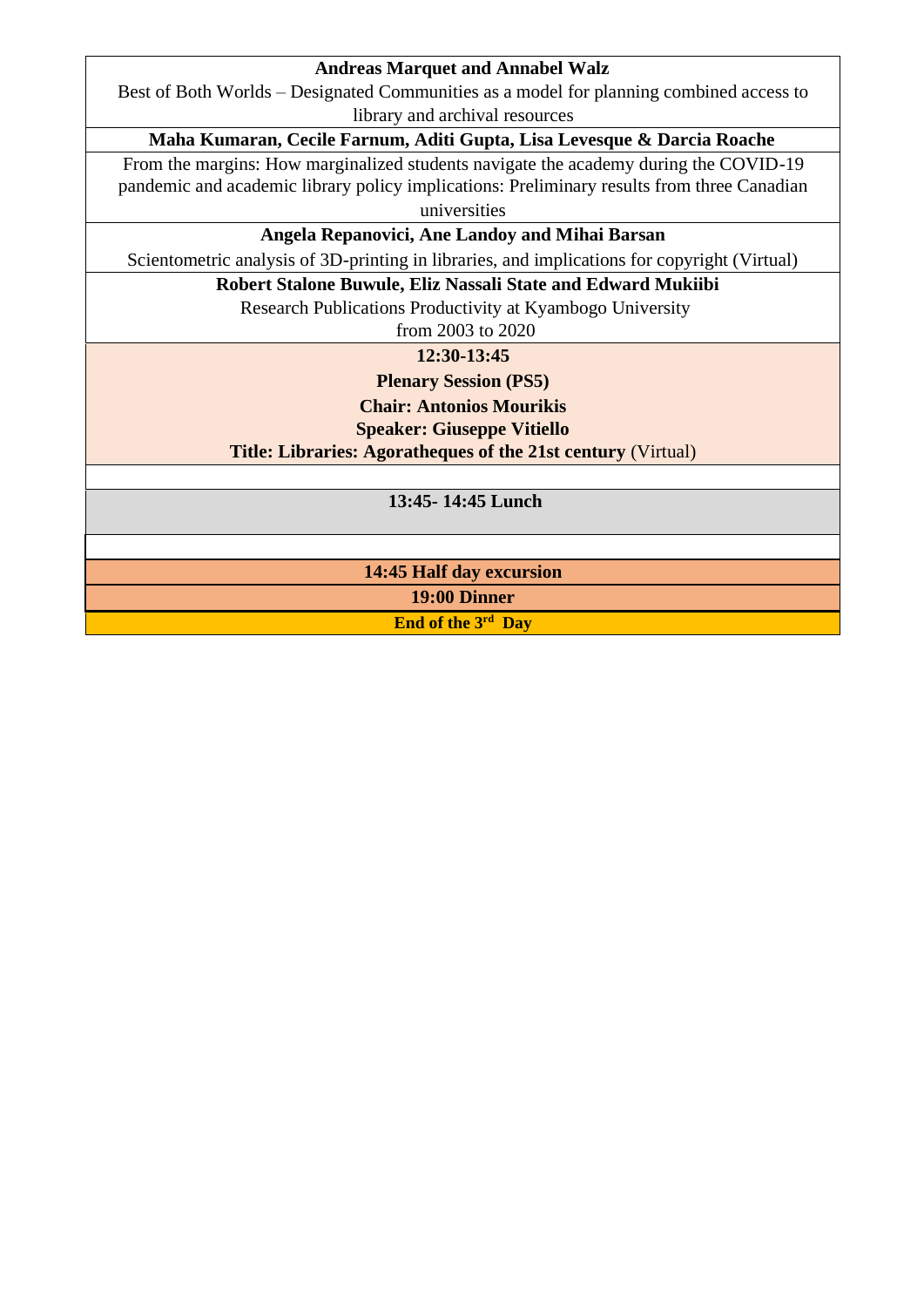| QQML2022                                                                                                                                                   |  |  |
|------------------------------------------------------------------------------------------------------------------------------------------------------------|--|--|
| <b>14th Qualitative and Quantitative Methods in Libraries</b>                                                                                              |  |  |
| <b>International Conference</b>                                                                                                                            |  |  |
| 24-27 May 2022                                                                                                                                             |  |  |
| <b>Hybrid and Virtual</b>                                                                                                                                  |  |  |
| <b>Friday, 27.5.2022</b>                                                                                                                                   |  |  |
| https://isast.webex.com/isast/j.php?MTID=m0ad27a322f7562a50e42e984e78a21e9                                                                                 |  |  |
| <b>TIME ZONE: East European Summer</b>                                                                                                                     |  |  |
| 08:30-09:00 Registration                                                                                                                                   |  |  |
| Venue: National Hellenic Research Foundation (NHRF) Room: "Leonidas                                                                                        |  |  |
| <b>Zervas" Amphitheatre</b>                                                                                                                                |  |  |
| 09:00-10:30                                                                                                                                                |  |  |
| <b>SCS11 Special and Contributed Sessions</b>                                                                                                              |  |  |
| <b>Added value services to Users</b>                                                                                                                       |  |  |
| <b>Chair: Maria Kamilaki</b>                                                                                                                               |  |  |
| Maria Kamilaki                                                                                                                                             |  |  |
| Serving beyond the Parliament walls: The outreach program of the Hellenic Parliament                                                                       |  |  |
| Library                                                                                                                                                    |  |  |
| Margaret Phillips, Heather Howard, Zoe Mayhook and Annette Bochenek<br>Preparation for the Information Needs of the Future Workplace: Introducing Business |  |  |
| <b>Students to Industry Standards</b>                                                                                                                      |  |  |
| <b>Tomás Bocanegra Esqueda</b>                                                                                                                             |  |  |
| Towards a Mexican LGBT+ librarianship: actions from library associations and academic libraries                                                            |  |  |
| (Virtual)                                                                                                                                                  |  |  |
| Ladislava Zbiejczuk Suchá, Jitka Bartošová, Josef Kocurek, Jan Martinek,                                                                                   |  |  |
| Alexandra Jakabová, Daniela Luňáčková, Matěj Málek and Vojtěch Vojtíšek Digital social reading                                                             |  |  |
| and web books: from instant to undistracted reading                                                                                                        |  |  |
| Rhea Rowena U. Apolinario                                                                                                                                  |  |  |
| On the Outside Looking In: Librarians and Social Change (Virtual)                                                                                          |  |  |
| $10:30 - 11:00$                                                                                                                                            |  |  |
| <b>Coffee Break</b>                                                                                                                                        |  |  |
| 11:00-12:30                                                                                                                                                |  |  |
| <b>SCS12 Special and Contributed Sessions</b>                                                                                                              |  |  |
| <b>Postgraduate Theses</b>                                                                                                                                 |  |  |
| <b>Chair: Anthi Katsirikou</b>                                                                                                                             |  |  |
| <b>Stavroula Kouri</b>                                                                                                                                     |  |  |
| The value of alliances among libraries and their cultural management: the case of the                                                                      |  |  |
| <b>Maritime Libraries Network</b>                                                                                                                          |  |  |
| Poulcheria Pitia                                                                                                                                           |  |  |
| Analysis and Evaluation of the Communicative Interaction of Academic Libraries                                                                             |  |  |
| Related to their Users, Focused on the Pandemic Period of Covid-19: The Case of the Library of the<br>Aristotle University of Thessaloniki (Virtual)       |  |  |
| Nurfarawahidah Badruesham                                                                                                                                  |  |  |
| Libraries as Community Hub for Citizen Science in Malaysia: Opportunities and                                                                              |  |  |
|                                                                                                                                                            |  |  |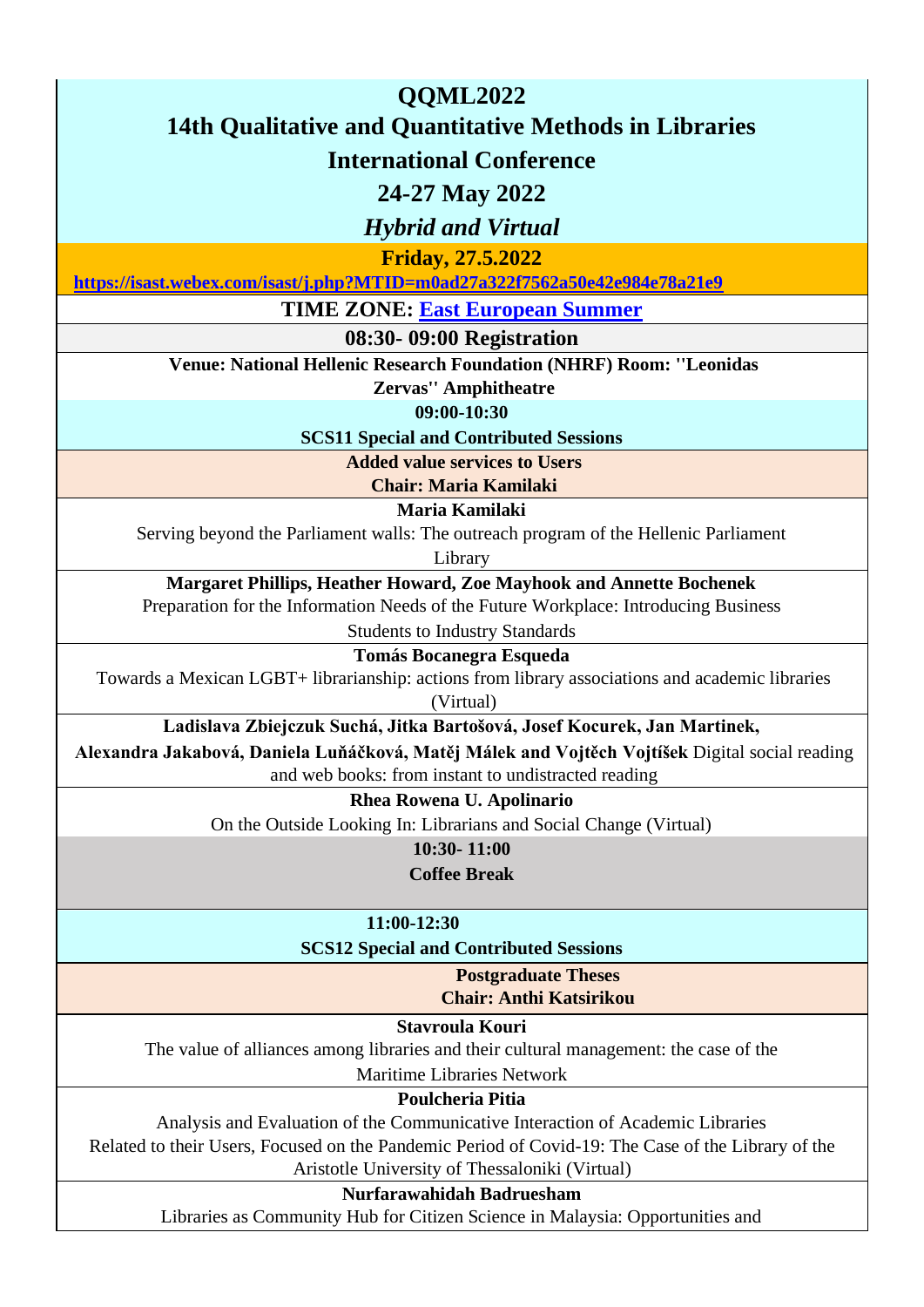**Challenges** 

#### **Georgia Tzedaki and Eleni Maria Nisotaki**

Library communication policy and ways to raise public awareness using new technologies. Case study: the academic library of Hellenic Mediterranean University H.M.U. (Virtual)

#### **Pussadee Nonthacumjane**

Patterns of participation in social media by members of the Local Information Working Group of PULINET, Thailand (Virtual)

**12:30-13:15** 

**Plenary Session (PS6)** 

**Chair: Christos Skiada[s](http://qqml.org/wp-content/uploads/2017/09/Veimann.pptx)**

**Speaker: Gali Halevi** 

**Title: Research integrity: Understanding our shared responsibility for a sustainable scholarly** 

**ecosystem** (Virtual)

#### **13:15-14:30 Lunch**

**SCS13 Special and Contributed Sessions** 

**14:30-15:30**

**Health Information Services Chair: Maria G.N. Musoke** 

**Beatrice Claudia Cioba**

Contemporary trends in the design and implementation of health information and education campaigns

(Virtual) **CANCELLED**

**Tatyana V. Kaigorodova and Irina A. Kriukova** 

Assessing needs of the Russian specialists for WHO information through a questionnaire survey (Virtual)

#### **Helena Bouzková, Eva Lesenková, Adéla Jarolímková, and Filip Kříž**

Librarians´ Role in Health Literacy Support in the Czech Republic (Virtual)

**SCS14 Special and Contributed Sessions** 

**15:30-17:00**

**Future libraries: expanded boundaries Chair: Maria G.N. Musoke**

**Teresa Costa and Luísa Alvim** 

The implementation of the Sustainable Development Goals and its relation with Library

Science: an analysis (Virtual)

**Olívia Pestana Virtual**

Monastic Libraries: lessons from the past projected into the future (Virtual)

**Maria G.N. Musoke**

The Educational Needs for Health Librarianship in Universities of East, Central and Southern Africa (ECSA) Region

**Maryna Rudakouskaja** 

Corporate interaction of Belarusian libraries on the use of electronic information resources

**Carrie P. Mastley**

Not Just for History Majors: Using the Archives to Reach Literary Students (Virtual)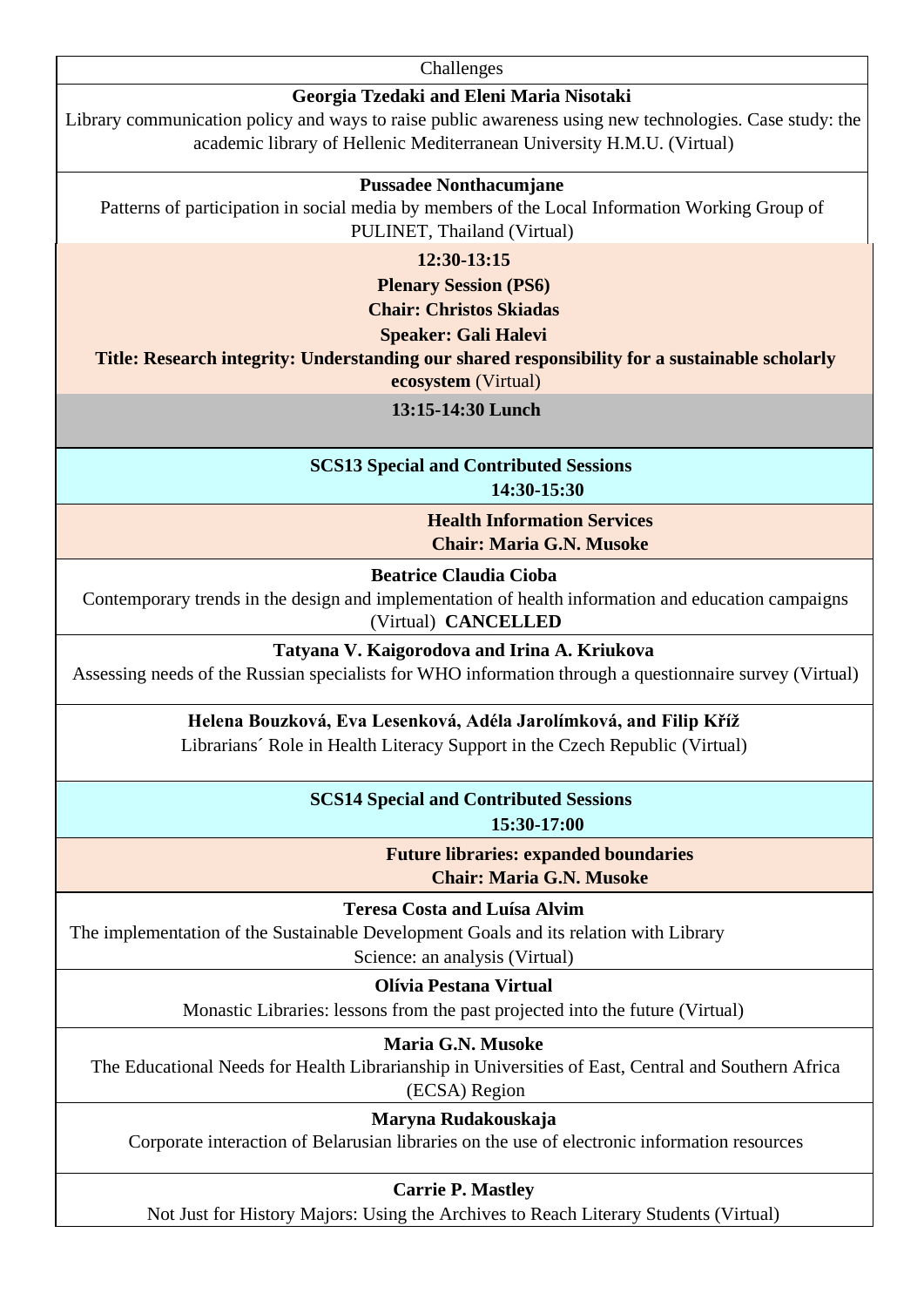| 17:00-17:30 Coffea Break                                                                                                                          |  |
|---------------------------------------------------------------------------------------------------------------------------------------------------|--|
| <b>SCS15 Special and Contributed Sessions</b><br>17:30-18:30                                                                                      |  |
| <b>Change Patterns: Public Libraries</b><br><b>Chair: Anthi Katsirikou</b>                                                                        |  |
| Stella Therese P. Aquino and Rhea Rowena U. Apolinario<br>The Use of CCTV in Public Libraries: A Case Study of the Quezon City Public (Virtual)   |  |
| Vlasta Vodeb and Franc Zakrajšek<br>Agent-Based Geographical Modeling of Public Library Locations (Virtual)                                       |  |
| <b>Matthew Kelly</b><br>Knowledge Representation in the Australian Public Library: Epistemic Factors Impacting Collection<br>Management (Virtual) |  |
| 18:30-19:00 Closing Ceremony                                                                                                                      |  |
| 28.5.2022<br><b>Full Day Excursion Delphi Archaeological Site</b>                                                                                 |  |
| <b>End of the Conference</b>                                                                                                                      |  |

# **Webex meetings important information**

**Tuesday, 24.5.2022 Meeting link:**  https://isast.webex.com/isast/j.php?MTID=m8367cb00b892f745e1772b13ef718eb6 **Meeting number:**  2742 294 7128 **Password**:

# 4U53Av94KMv

# **Host key**:

415841 **Cohost**: Anthi Katsirikou

## **Join by video system**

Dial 27422947128@isast.webex.com

You can also dial 62.109.219.4 and enter your meeting number.

#### **Join by phone**

+44-20-7660-8149 United Kingdom Toll Access code: 2742 294 7128 Host PIN: 1358

## **Wednesday, 25.5.2022**

**Meeting link:** https://isast.webex.com/isast/j.php?MTID=m65e3c1459530c688f6f720878062d446 **Meeting number**:

2740 112 0200 **Password**: MvBYTRAM563

**Host key**:

709247 **Cohost:**  Anthi Katsirikou **Join by video system**  Dial 27401120200@isast.webex.com You can also dial 62.109.219.4 and enter your meeting number.

**Join by phone**